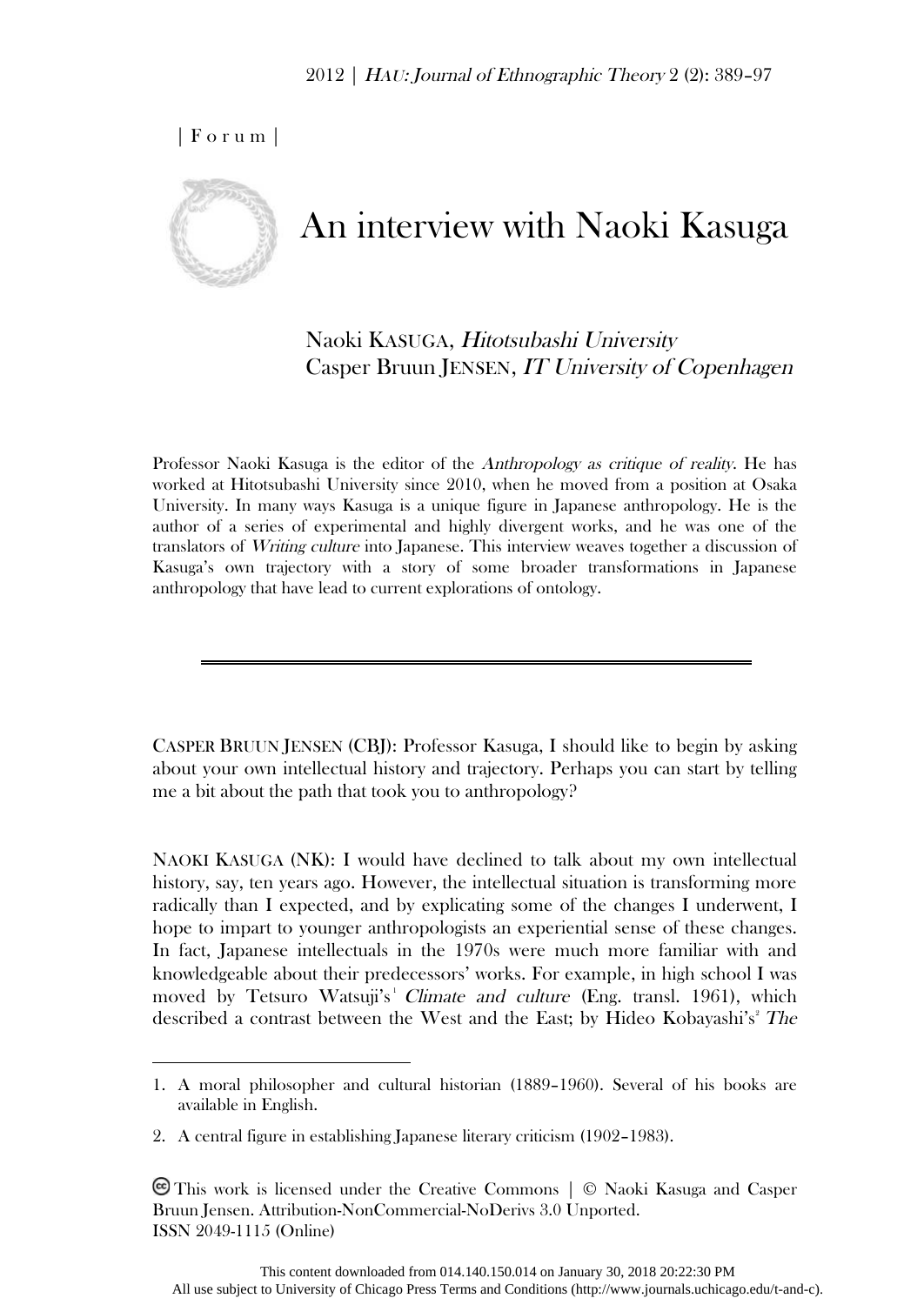#### 390 | Naoki KASUGA and Casper Bruun JENSEN

pathos of things (Motoori Norinaga), and by philosopher Kitaro Nishida's An inquiry into the good (on 'pure experience') (Eng. transl. 1992). However, I was most fascinated by the novels of people like Osamu Dazai, Ango Sakaguchi, and Yukio Mishima.<sup>8</sup> For me, November 25, 1970, the day when Mishima killed himself by hara-kiri, became unforgettable. I was deeply shocked, and stopped reading and studying for months. Perhaps one reason was because I was very embarrassed by the disaccord between his writing and his action. His act seemed absurd, so far from the elegance and intelligence exhibited in his writing. Modifying my favorite essay by Tsuneari Fukuda, I can express my sentiment towards Mishima's action in the following way: "human, an unintelligible being." In that state of mind, I turned to the natural sciences, which seemed much more "loyal" to their readers. But things turned out to be not so simple, for I could not give up on the human and the social. What then would I study? Most disciplines seemed to me suspect in theoretical terms. I began studying economics because of its mathematical rigor. Within a year I became weary of looking for reality in neoclassical theory, and drifted to institutional economics. Gradually, I became interested in the Japanese Marxist economist Uno Kozo, who had reorganized Capital by dividing it into theory and history. From there I moved to Karl Polanyi and his readings of Malinowski and Mauss. That is how anthropology entered the picture. The field seemed to me only loosely theoretical and unnecessarily descriptive; still, I felt as if I had no other choice when I advanced to graduate school in 1978.

CBJ: It is a fascinating trajectory, moving from an interest in literature to neoclassical economics and on to anthropology. I would like to pick up on your final observation about anthropology. Could you tell me a bit about the Japanese anthropological climate at the time? What were the central approaches? And why did you consider them "loose" and overly descriptive?

NK: Japanese anthropology, in those days, was just beginning to develop. Especially, the emergence of Lévi-Strauss's new work created very high expectations to the field among intellectuals in general. Anthropology seemed to embody something totally new for those who were fed up with Marxism, historicism, modernism, existentialism, and so on. Say, even if revolution turned out to be hopeless, we could still have a fete!4 Well-known anthropologists, whose writings were widely circulated, such as Masao Yamaguchi and Tamotsu Aoki (my thensupervisor who later became a Commissioner of the Agency for Cultural Affairs 2007–9) were very much aware of this and often quoted Lévi-Strauss. But as interesting as their work was, it still seemed to me insufficiently theoretical. In general, we might say that there were two categories of anthropologists: those who had studied abroad and those who prided themselves of remaining 'traditional.'

2012 | HAU: Journal of Ethnographic Theory 2 (2): 389–97

 $\overline{a}$ 

<sup>3.</sup> All are major Japanese novelists who published major works between the 1930s and 1960s. Many are translated. Dazai committed suicide in 1948 and Mishima in 1970.

<sup>4.</sup> This formulation refers to Victor Turner's argument that categorized revolutions and fetes under the same rubric of anti-structure.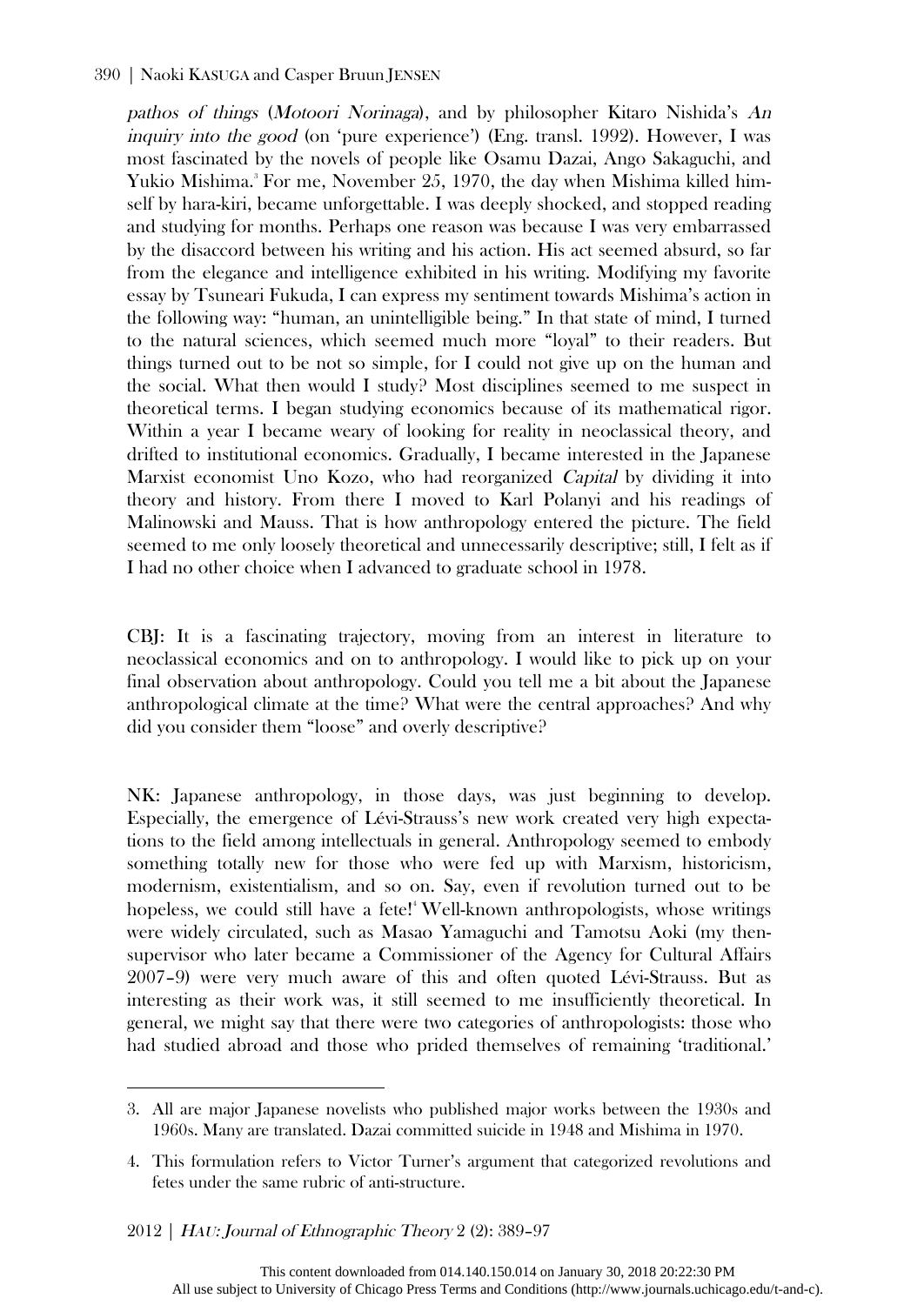Both types, to my mind, were at once 'unnecessarily descriptive' (as if staying at the level of recording facts ensures scientificity and interest) and too 'loosely theoretical.' The reason, of course, was that both their Japanese and Euro-American predecessors had been overly descriptive and insufficiently theoretical too. Thus, I became bored with lengthy descriptions followed by very modest conclusions holding only for specific cases. Of course, we were well aware of leading anthropological theorists such as Mary Douglas and Victor Turner. They presented interesting models, but their level of abstraction and generality, and their seeming applicability to cases here, there, and everywhere, diminished their explanatory power and theoretical appeal. 5 Edmund Leach, Marshall Sahlins, and Pierre Clastres all attracted me, but I could not find a way to develop their arguments in novel directions. The two great exceptions were Clifford Geertz and Lévi-Strauss. Those two dazzled me, though they left me, and still leave me, wondering how to actualize their brilliance in my work.

All in all, my problem was that I was too theoretical to be an anthropologist, but too empirical to be a sociologist. Ever since, I have been coping with this situation, which has left me as an anthropologist, in institutional terms, but not in substantive ones. Yet, what other discipline would have been more suited for engaging in social and human studies?

CBJ: Perhaps you can continue to tell a bit about what you did as an anthropologist? I am thinking both of empirical focus and theoretical interest here.

NK: I alluded to the fact that I chose anthropology in order to understand humans in their unintelligibility. At first, I imagined that I might explore humanity, drawing on ideas formulated in books like Argonauts and The gift. Of course, once again, things were not so simple. I had chosen to work in Fiji for various contingent reasons, but also because of a particular conjunction of inspirations. In the Fijian context, Sahlins intersected with Rodney Needham [author of the amazing introduction to Imagination and proof: Selected essays of A. M. Hocart (1987)], and with Malinowski as a Melanesianist.

However, during my anthropological training, I felt disorganized both in empirical and theoretical terms. In general, anthropologists were heavily empirically oriented but in a way that seemed always to modify and domesticate the empirical to fit their theoretical preoccupations. My own sense of selfdisorganization progressed during my fieldwork. In order to regain a measure of control, I decided to engage in the classical descriptivist effort: to measure and record as many things as possible in one village. Perhaps you imagine my resulting

 $\overline{a}$ 

<sup>5.</sup> Lest this seems contradictory, consider the two statements "An apple dropped because that is what God wanted" and "An apple dropped in this way because  $f=mv^2$ ." The former type of "universal explanation" is applicable to any imaginable setting, whereas the latter has built-in constraints in terms of the systems it can be used to characterize. Anthropological and other social scientific attempts at general theoretical explanation are mostly closer to the first type.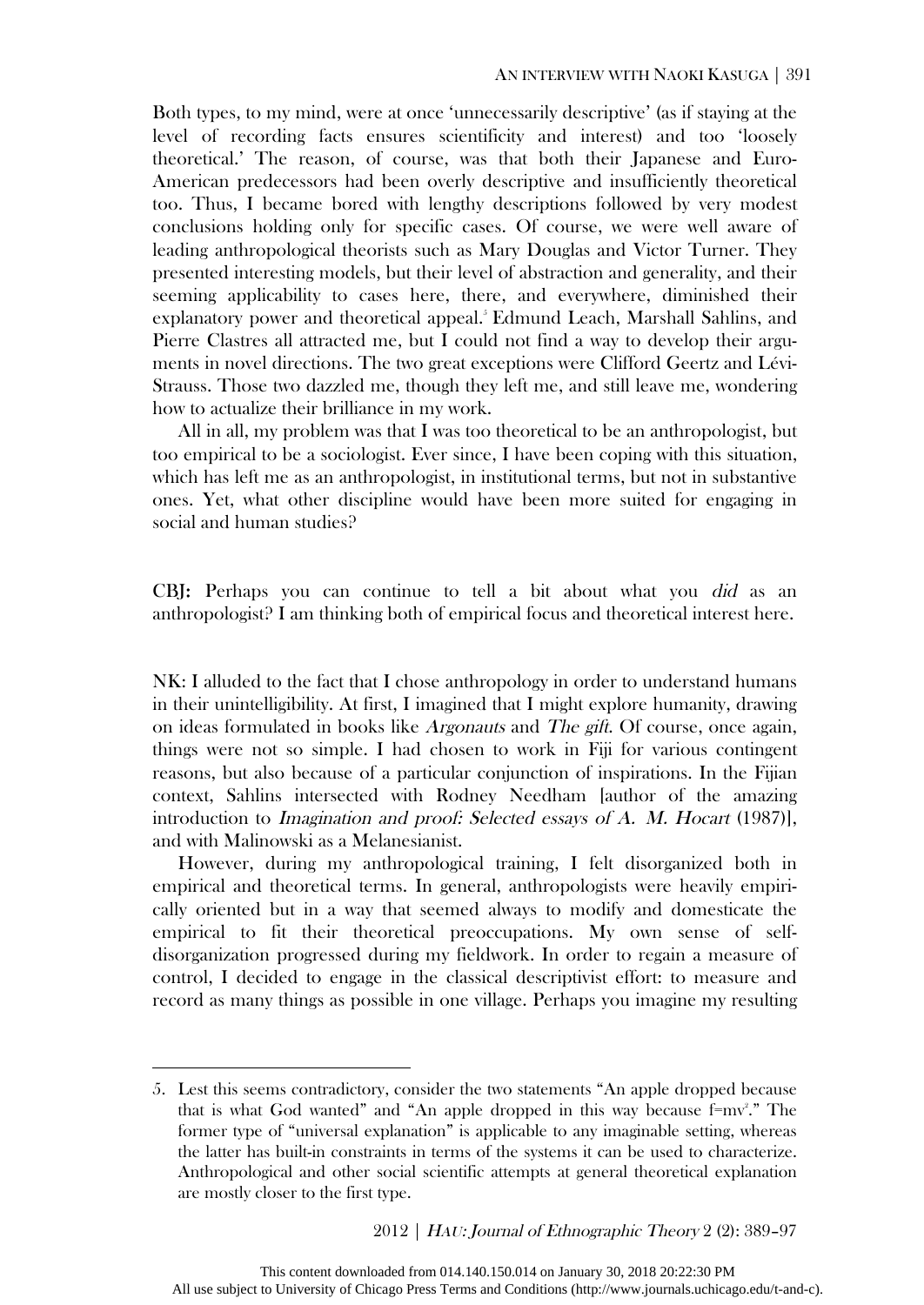first paper on Fiji produced with the tools of SAS (Statistical Analysis System), especially regression analysis.

Later, in the 1990s, I came to practice three styles of writing, each of which could be seen as attempts to deal with the aforementioned self-disorganization. The first was a work of literary critique and deconstruction, dealing with Osamu Dazai, one of the novelists, who moved me a lot in my teens and twenties. It was published in 1998, at a time of increasing confluence between ethnography and literary criticism, which, however, seemed always to produce the same results. On the one hand, ethnographies nourished literary critics, who used them as materials on which to apply their own tools. On the other hand, anthropologists learned from literary critique to become increasingly reflexive and self-critical. But I did not feel this kind of approach was conducive to anthropology Thus, my approach, was different, in fact almost inverse: I attempted to analyze Dazai's fictions in terms of cultural theories.

The second experimental style I utilized came out of the admirable works by the historian Carlo Ginzburg, who had distinguished between possibilities and proofs. I borrowed from this approach in my work on the most influential socioeconomic and religious-political movement in Fijian history, the Viti Kambani movement (2001). My third attempt at experimental style was inspired by Walter Benjamin's work on passages in *The arcades project* (1999), which I used in an effort to produce novel forms of subtle, intertextual effects.

Paradoxically, I was a quite productive, even ardent anthropologist; but I had survived thanks to a random series of somewhat nonanthropological works, including fiction. I could not get rid of a feeling of deception and disaccord in relation to anthropology iteslf. Hence, I became obsessed by the aporias inherent in attempts distinguish between the empirical and the non-empirical, the logical and the illogical.

CBJ: Your explanation is quite intriguing because it defines your anthropological quest in paradoxical terms—as an effort to understand the unintelligibility of humans! Yet, qua anthropologist, your effort is presumably still to somehow bridge such differences. However, your answer evokes a sense of continued futility. Perhaps you can speak a bit to how you did move on with your experimental works?

NK: Let me see how far I can get with a response. I believe that what is required to deal with the situation is, in a word, awareness. It is an awareness that entails questioning the very way of posing anthropological questions. To modify Wittgenstein, before we ask "yes" or "no," we need to explore whether it concerns anything intelligible. It is more appropriate to accept the possibility that a question may be inherently unanswerable than to presume that it must be answerable. It is even more adequate to consider how one's questions can be transformed into other questions. I admit this sounds banal. I suppose everyone has similar experiences; even if we believe in The Beatles' idea to "take a sad song and make it better," we may be unable to actualize it. My sense of actualization was enabled through an exploration of the way in which humans, as self-conscious beings, rely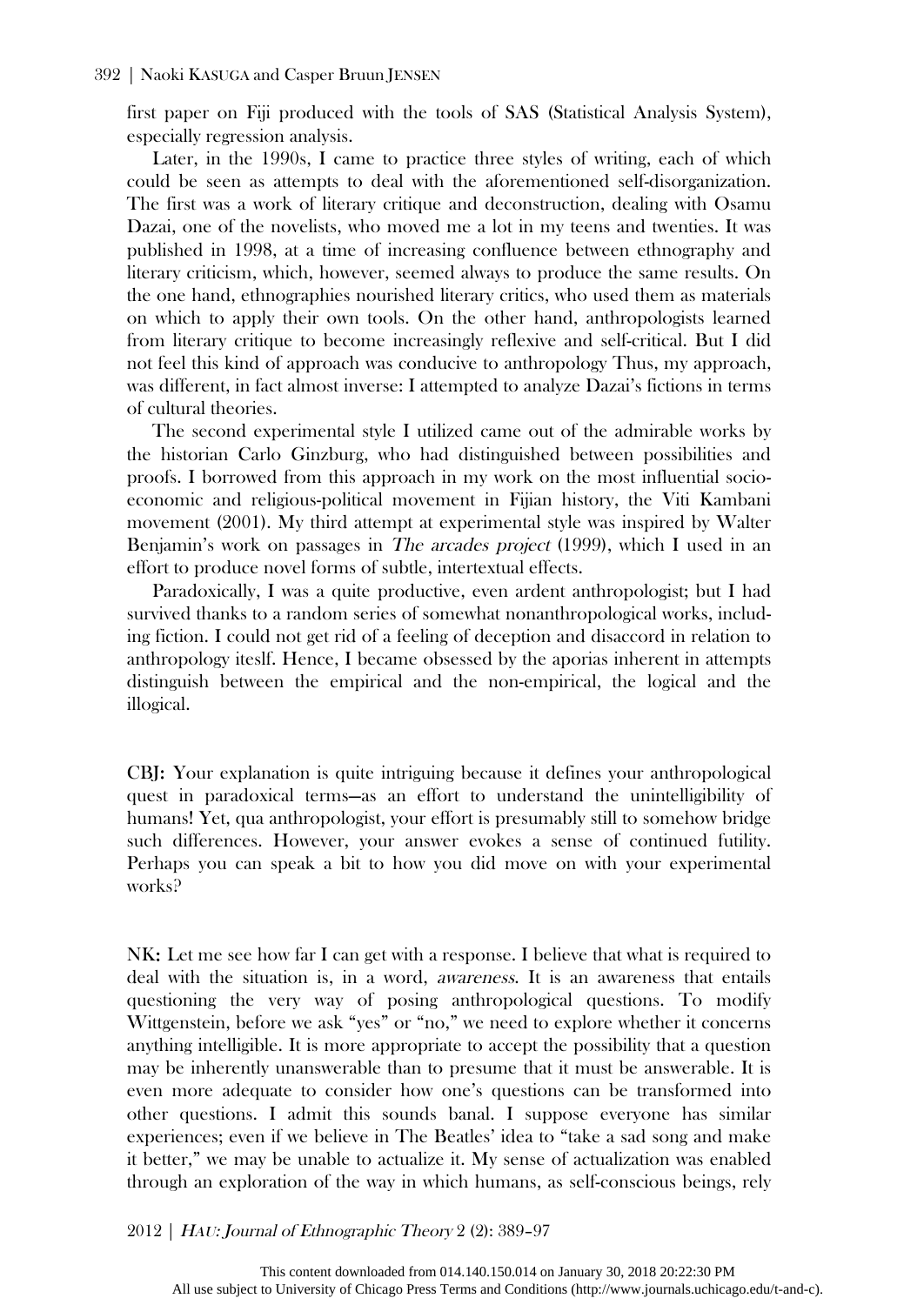on delay. It is based on a sense that the "I" who thinks can only catch the "I" who was thinking there-and-then, but not the "I" who is thinking here-and-now. My feeling of disaccord could thus be transformed into this issue: there was an irresolvable disaccord between what I *thought* as the empirical and the logical; between how I felt the empirical and the logical. This is the disaccord between the 'I' who thought and the 'I' who is thinking. In newer writings, I argued that a sense of delay underlies and influences our thinking but remains largely underexplored. I attempted to elucidate this situation by tracing two prominent lines of contemporary philosophy (i.e., Kant-Deleuze and Heidegger-Derrida), making the argument that each line defines a different style of grappling with delay. I developed this argument by weaving "delay" into my work, in the form of seemingly unrelated phenomena and writings such as Hamlet, Polanyi, Dazai, Viti Kambani, Japanese freeters, 6 and so on. The addition of Japanese thinkers to this palette would have enriched these analyses, but I did not do so, with the exception of Hideo Kobayashi, whose impact wouldn't leave me. Other Japanese scholars offer distinctive ways of thinking, which, though moved by Western thinkers, definitely present other ideas of delay.

These explorations were related to my emerging interest in the precursors of "the ontological turn," such as Marilyn Strathern, Roy Wagner, and Eduardo Viveiros de Castro. While my book Delayed mind (Okure no Shiko) (2007), was in print in 2006, I began reading Strathern intensively. I knew from two old friends of mine who also worked on Fiji—Hirokazu Miyazaki and Annelise Riles—that Strathern's work was very powerful, but I had not found a way to really enjoy it. However, while I was writing *Delayed mind*, I came to realize that her writings since The gender of the gift (1988) exemplified how unanswerable questions can yet be turned into other (unanswerable) ones. I was especially struck by the introduction to The gender of the gift where Strathern described her ambition to break through the stalemate in anthropology set by deconstructionism, feminism, and empiricism. Her dissolution of one form of analysis by means of another form impressed me, and induced what I call a 'Strathernian transformation.'

Unlike Lévi-Strauss, Strathern refused to resort to any essentialism, while resolutely staying in the orbit of the undecideable distinction between fiction and nonfiction. She reminds me of the genius mathematicians who demonstrated the completely unexpected possibility of transforming one equation (or function) into another, thereby generating a set of new equations. In this analogy, the equal signs are partial connections. Equations are questions that call for solution. Strathern sets up new equations, and probably even proves them; while also leaving them unsolved. This 'Stathernian transformation' is an extraordinary accomplishment!

Subsequently, I tried to locate her work in relation to Bruno Latour, Michel Foucault, and Gilles Deleuze, and eventually this brought me in contact with the volume Thinking through things (Henare et al. 2007). Through this work, I came across the writings of Eduardo Viveiros de Castro.

 $\overline{a}$ 

<sup>6.</sup> In the White Paper on the National Lifestyle, published by the Japanese government, "freeter" is defined as young (aged 15–34 years) part-time workers and the unemployed, who are neither students nor housewives—i.e., people without "the will" to work.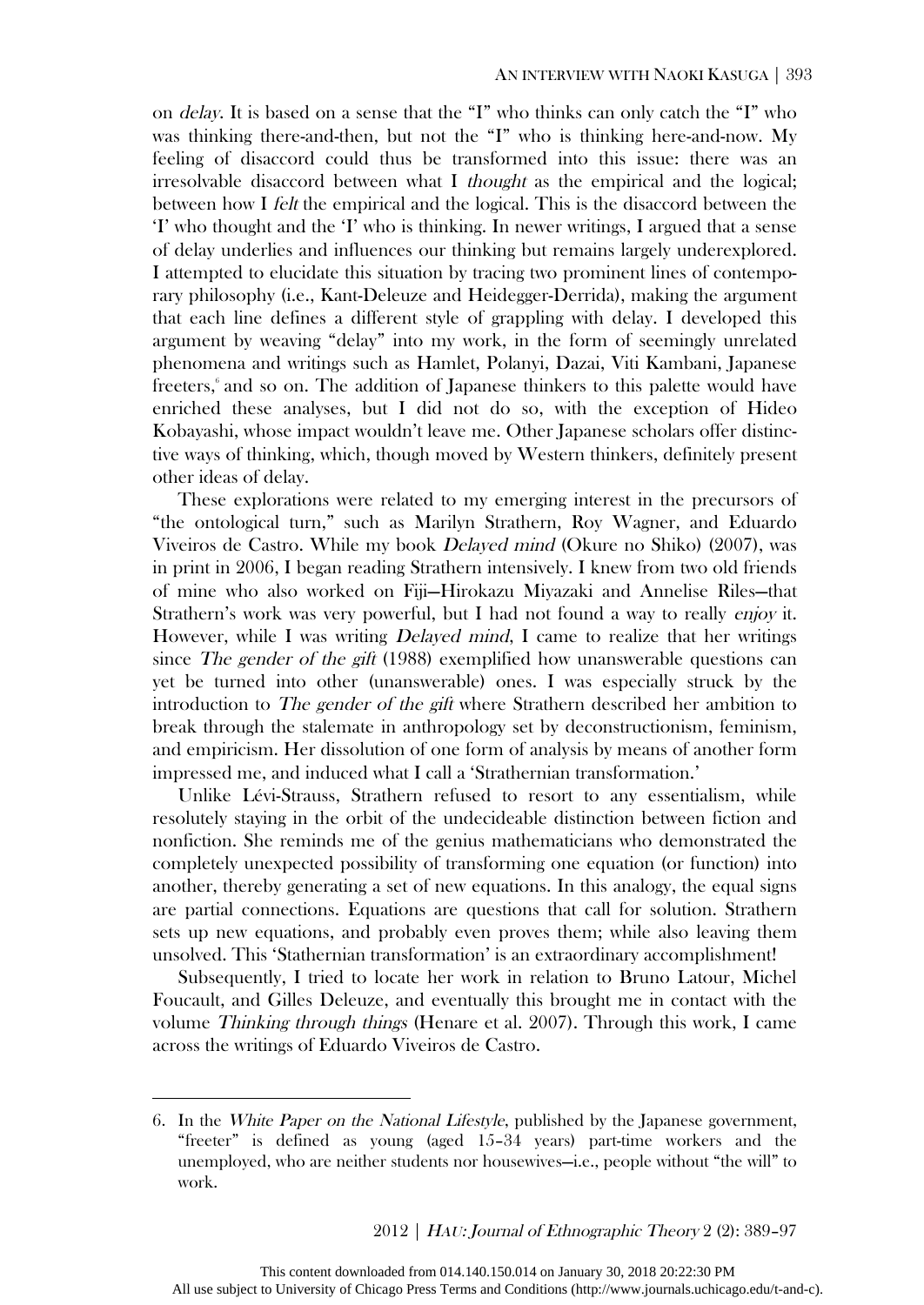CBJ: In the Euro-American context, the scholars you have just mentioned are of course prominent inspirations for Henare et al.'s "quiet ontological revolution." But it strikes me that the guiding force in your story does not sound *prima facie* "ontological"; that is, in classical terms, as concerned with the "nature of being," but rather as a way of dealing with the intractable relations between the conceptual and the empirical, which would often be seen as epistemological. I ask not least because you refer to Strathern and, as far as I am aware, she has never spoken of ontology. Therefore I would like to ask you about your grouping together of Deleuze, Latour, Strathern, and Viveiros de Castro. In which sense do they belong to the same territory in your reading?

NK: You are right that the guiding force which led me to these people can be described as unanswerable questions about the conceptual and the empirical and also, let me add, about thinking and feeling, and even language and sense. This is where normal philosophical distinctions between epistemology and ontology lose their meaning. It is where the accordance between what we think, what we know, and what is there collapses. All efforts to identify, denote, and represent become senseless. This is where the Strathern transformation works and where Deleuzian differentiation proceeds. It is also the space from where Latour advocates nontheorizing through a flat ontology. And it provides the impetus for Viveiros de Castro's aim to direct anthropology toward "ontological realms" (that is, realms, such as Amazonia, where the nature of being differs from the West or Japan) thereby inserting a difference into our sameness. In this sense, these authors share a similar situation that each attempts to break through in his or her own way. For me, it was striking that Strathern is the one British anthropologist among this group of French (or French-inspired) thinkers. According to orthodoxy, thi locates her anthropology as more empirically oriented (which, in fact, I believe it is), and this made me pause to consider Strathern's work with special attentiveness. Of course, French scholars such as Tarde, Foucault, Deleuze, and Latour have been much more explicitly linked to ontology, in spite of their differences. Viveiros de Castro is the crucial link, since he was the one who brought this French lineage into Anglophone anthropology.

Yet, I would like to emphasize that we should be careful not to simplify Strathern and Viveiros de Castro. Both begin their writings under the very condition where the factual and the fictional, the conclusive and the interrogative, lose their distinct features. And yet their writings are not amorphous: they present something positive. They argue "A and B and C and  $\ldots$  " instead of "not A, not B, not C, not  $\ldots$  " Thus, their analyses bring something *into being*. This, too, offers a sense in which their work can be called "real" or "ontological." But their writings are, of course, notoriously unsuitable to reduce to formulas. While I found such terms as the "ontological turn" and the "quiet revolution" fabulous, and also expect them to work as banners, it is not easy to delineate exactly what they stand for. Thus we need to keep in mind how the scholarly portraits of these two figures are framed and modified, and for what purposes; especially for the work conducted under the banner of the "ontological turn."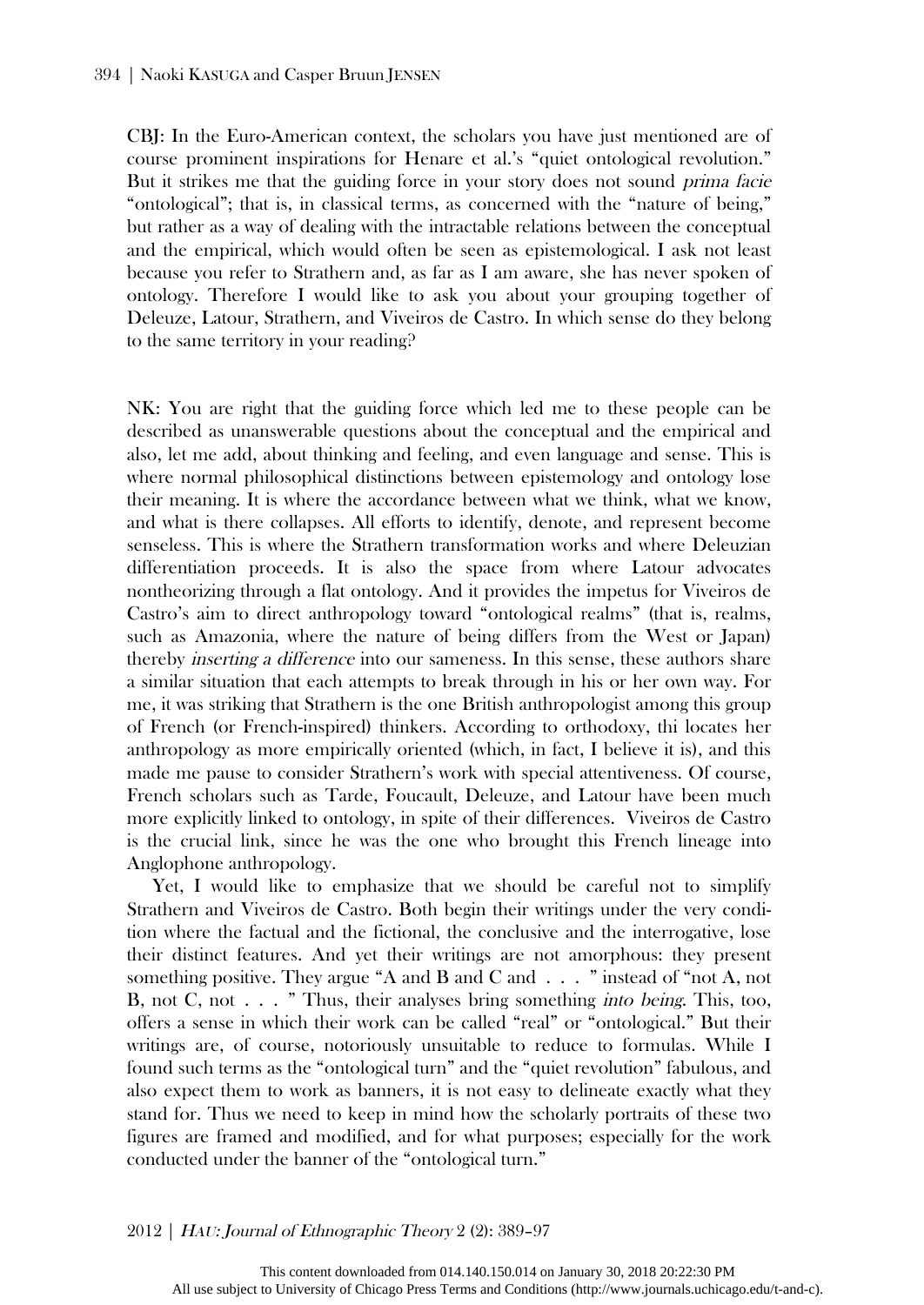CBJ: This takes us directly to the publication of your recent edited volume, Anthropology as critique of reality, which introduces the "ontological turn" in the Japanese context. What kind of "quiet revolution," if that is indeed what it is, do you hope that these ideas can do for Japanese anthropology? What are they a banner for, and what is it wielded against?

NK: The origin of the book can be traced back to 2007, to the time when I was still wondering how to develop a Strathernian kind of anthropology in Japan. When I came across the striking phrases "quiet revolution" and "ontological turn," I felt that I "got it." These phrases elegantly described things occurring in anthropology since the late 1980s. Yet, I was not certain how they could be put to use in Japanese anthropology. Over a three-year period, between 2007–2010, I organized four annual seminars, and the Anthropology as critique of reality volume is the outcome of this endeavor. Needless to say, this was a collective process, which would have been impossible without the encouragement and support of many colleagues.

In particular, I worked with a group of young Japanese anthropologists who were well versed in science and technology studies (STS). They were familiar with Bruno Latour and also had an interest in Marilyn Strathern and Alfred Gell. I don't think we reached a clear-cut conclusion or consensus. However, we did gain some confidence that we were moving in an exciting direction. Whether it is the right direction remains unknown, of course. So the book presents our various ethnographic and anthropological arguments relating to the works of Strathern, Latour, Viveiros de Castro, and so on. Obviously, each reflects the specific intellectual history of its author. Perhaps you already have a rough idea of what our banner was wielded "for" and "against." It was raised simply in order to create a field different from the one that has cultivated such familiar concepts as "glocalization," "essentialization," "appropriation," "strategy," etc.

As a final note about Japanese anthropology, I should also highlight the impact of Writing culture. To this day the impact of that book has remained so strong that I felt it necessary to elucidate our direction in contrast with so-called postmodern anthropology. This is one of the points I make in the introduction to the volume.

CBJ: Maybe I can pursue the difference between this new work and postmodern anthropology by asking about the title Anthropology as critique of reality. Contrary to Anthropology as cultural critique (Marcus and Fischer 1999), the critique in your title is not concerned with cultural representations of reality, but with reality itself. Even so the notion of critique is surprising, since this terminology is not typically affiliated with Euro-American explorations of ontology. Could you reflect on what is implied by critiquing reality? To what ends should reality be critiqued? And how does this differ from the critical position of postmodern anthropology?

NK: I attach strategic as well as substantial meanings to the word "critique." Strategically, "critique" marks an important difference from postmodern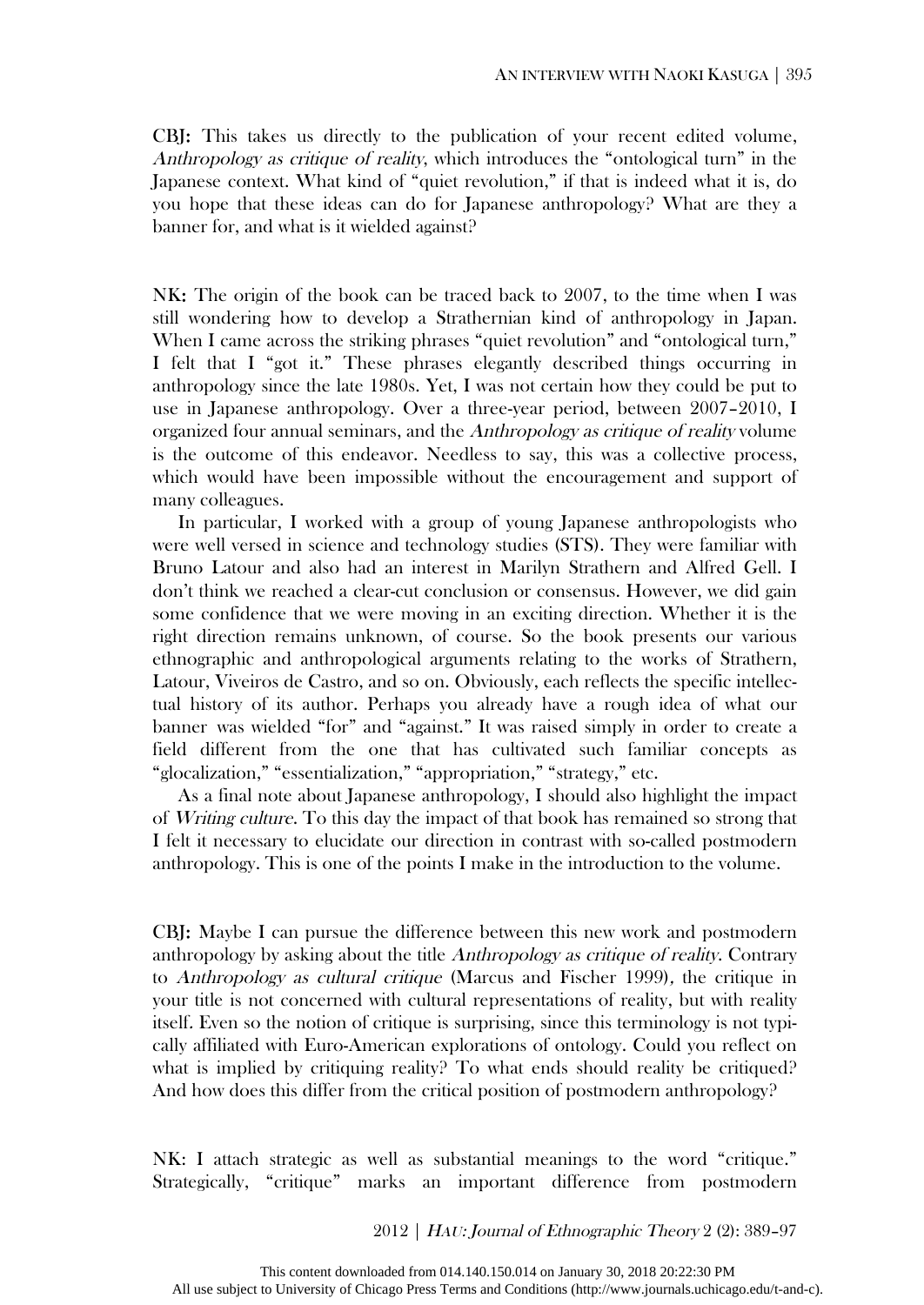anthropology in the Japanese anthropological scene. Somewhat boldly, my introduction posits three historical stages through which anthropology has moved since the late nineteenth century: roughly divided, 1860s–1920s, 1920s–1980s, and 1980s–. The first stage was characterized by research into distinctive spheres of cultures and the natural historical construction of a new science of humanity. The second can be depicted as the flourishing of monolithic analytical wholes, and the claim to explain sociocultural and economical-political complexes by analogically modeling them after the idea of nation-states. What we are witnessing in the third period is the proceeding meltdown of these existing spheres; a decomposition that requires us to reconsider becoming based on topics rather than anthropological divisions and subdisciplines like economic or political anthropology. The postmodern anthropology of the 1980s reflects the transitional aspects of this world and our discipline from the second to the third period very well. It developed its own critique against the second period, despite sharing similar images and concepts. In the title of Anthropology as critique of reality, the word "critique" is meant to evoke the possibility of differentiating the effort of the book from postmodern writings. In this sense, my use of critique follows the common usage in philosophy—i.e., a methodological practice of doubt. Such a "critical" perspective needs to be retained in order to emphasize and address the abyssal situation into which the anthropology of today has been thrown. And, in that regard, it is particularly incumbent that any superficial interpretation of ontology is avoided. So by ontological I do not mean anything transcendental. The notion of ontology, in my view, is fruitful precisely in situations where our generic distinctions between the theoretical and the empirical have become, or are becoming, fundamentally problematic. This problem extends to the aporia that arise whenever one attempts to differentiate ontology (What is in the world? What is the nature of being?) and epistemology (How do we know?). This is why an anthropological approach has to be at once critical (i.e., exert constant vigilance and methodological doubt) and ontological while retaining, as ethnographic, the question of what is the nature(s) of being(s). In other words, reality cannot be adequately anthropologically elicited without being ontological and critical at once, since an ontological orientation necessarily implies questioning what the object is while also asking who (or what) is the subject attempting to grasp it.

CBJ: Thanks so much Professor Kasuga. Here at the end, I wonder if you have any parting thoughts about where these new tendencies are taking us, or ought to be taking us. What would be your future aspirations for anthropology?

NK: Who could possibly know the future of anthropology, or any other human and social science? These fields of inquiry have been precarious enough to discourage any future predictions, not to mention strong hopes! Just as no one could predict how Nietzsche would turn out to be exploited by Deleuze, it is almost impossible to say how "partible personhood," for example, will be or ought to be taken up by coming generations. Ideally, I would keep on making these tendencies as self-elusive as possible so that they can trigger fruitful engagements in the future, no matter what form they might take. In this sense, I am ready for their ineluctable deviation.